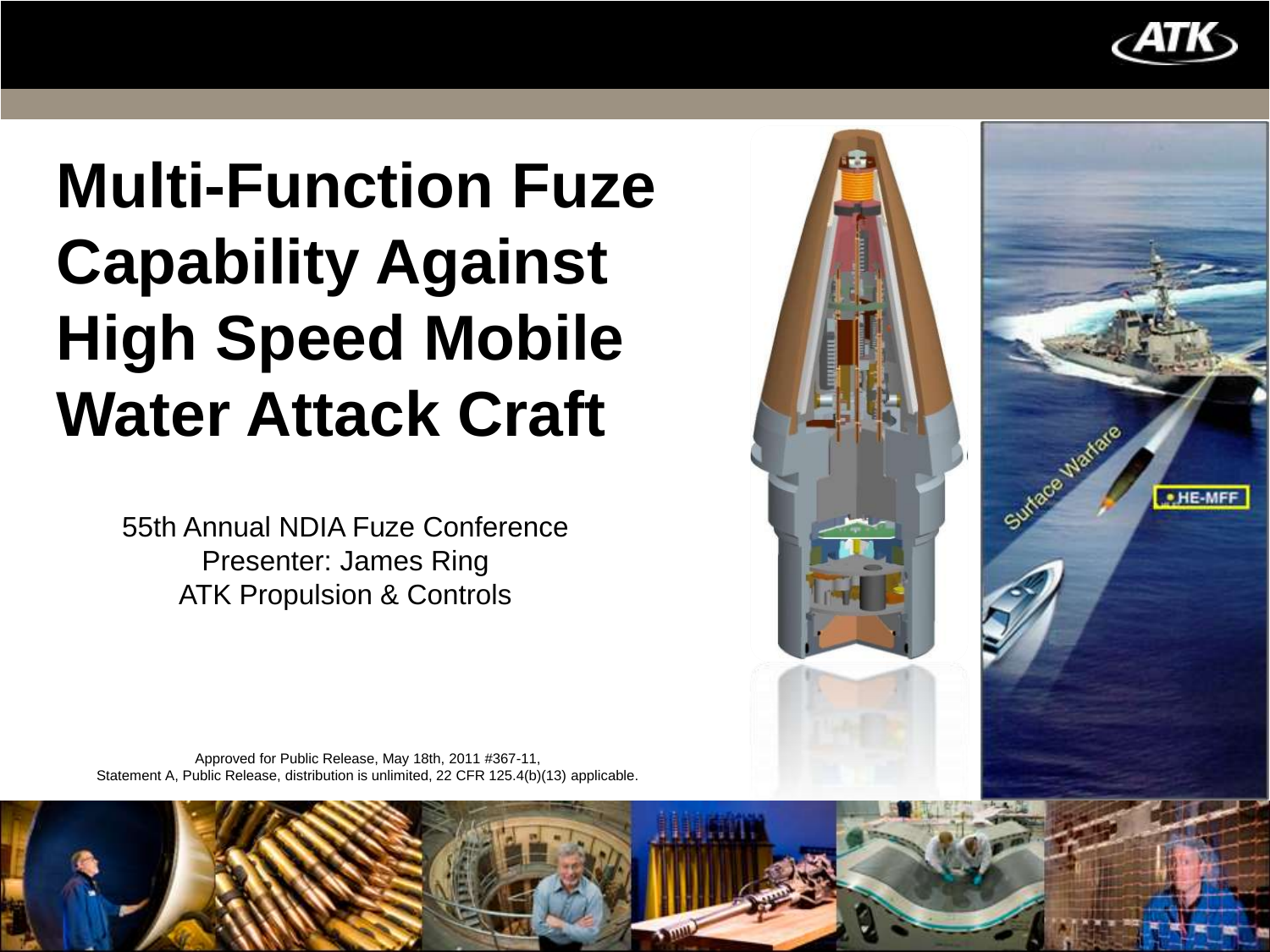#### **Presentation Agenda**

- **Functional Overview**
- **Design And Production Background**
- **Major Components & Subassemblies**
- **Fuzing Concept**
- **Benefits vs. Today's 5" Gun Solution**
- **Performance Results**
- **What's Next**
- **Summary**
- **Acknowledgements**

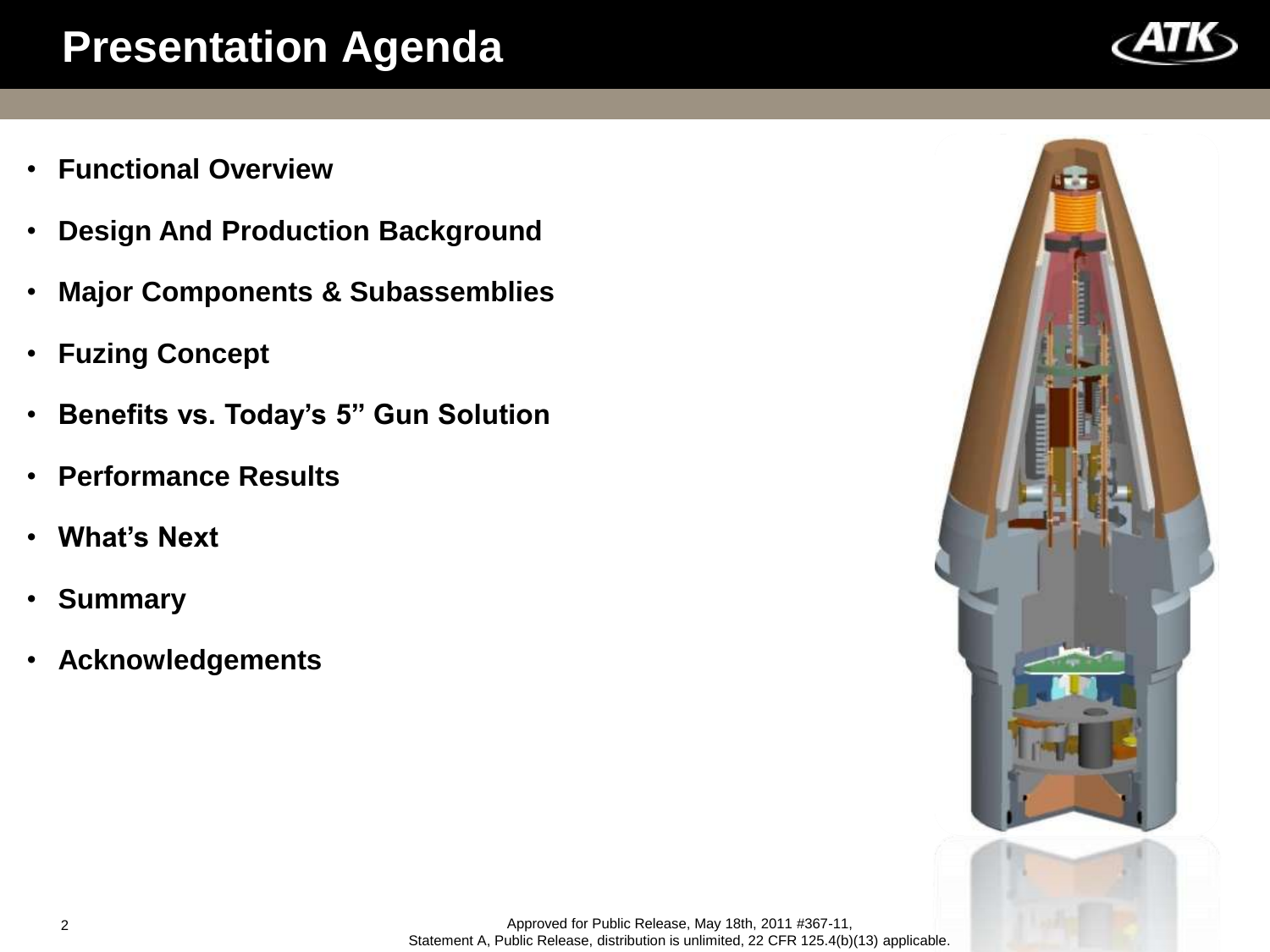### **Functional Overview**

- MK419 is a Multi-Function Fuze (MFF) for the Navy 5" Gun
- Inductively Set by the Navy's MK 34 electronic fuze setter
- Selectable Operational Modes
	- Air Proximity (AIR)
	- Height of Burst (HOB)
	- Autonomous (AUTO)
	- Electronic Time (ET)
	- Point Detonate (PD)
- Primary safety mechanism is the MK 60 Safe and Arm
- Flight power is provided by Lithium Reserve Battery
	- Activated by setback and spin
	- Provides electronics power for >105 seconds



#### MFF Is A Single Fuze Solution That Supports All Required Modes Of Operation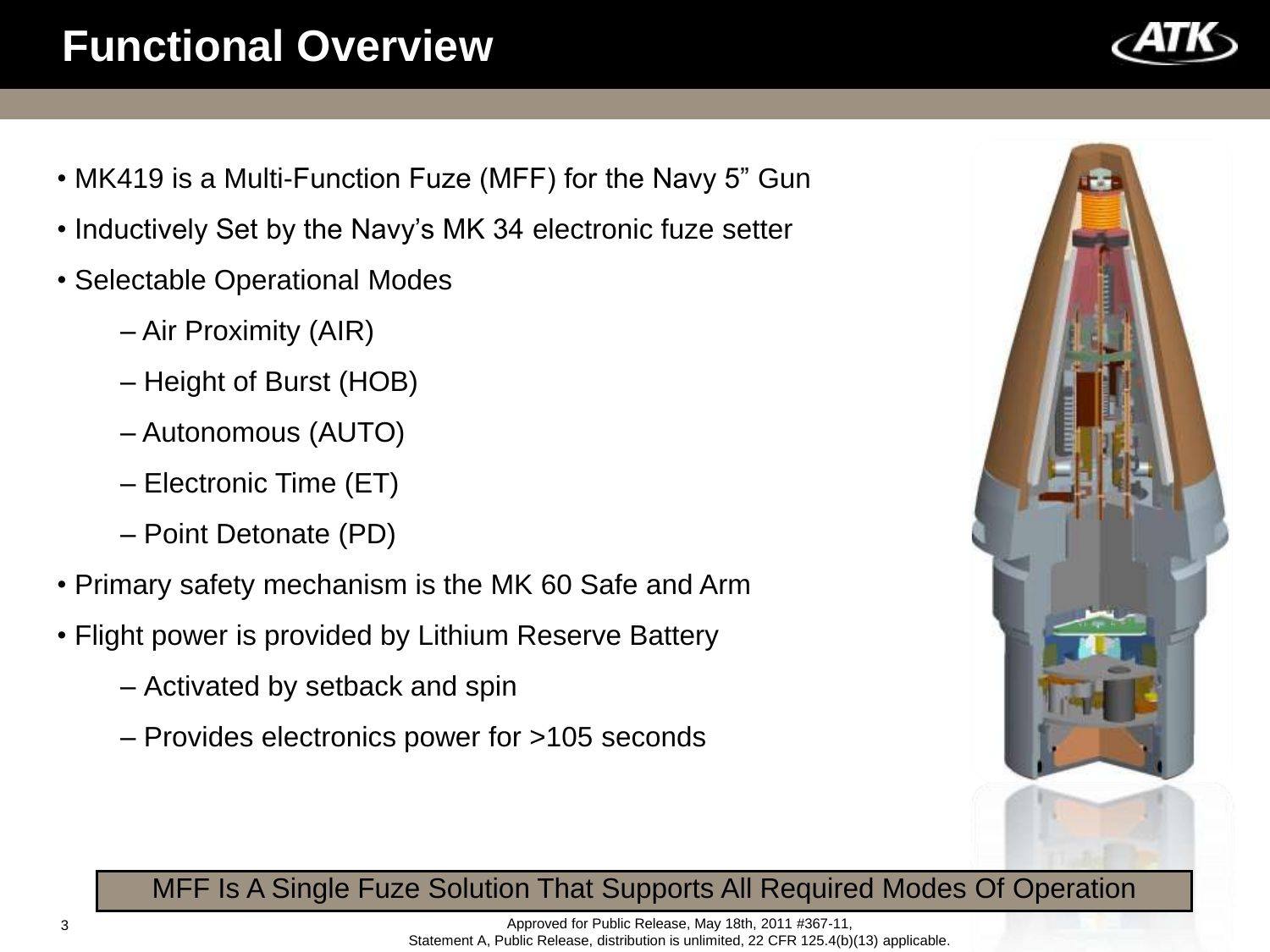### **Design And Production Background**

- MOD0 Design (~1980s to 2001)
	- Early design efforts began in the late 1980's by Motorola
	- Transitioned to ATK in 1998
	- Qualification in 2000
- MOD0 FAAT And Production (2001 to 2004)
	- First Article Acceptance Testing (FAAT) in 2001
	- Produced at ATK production facility
- MOD1 Production Improvement Program (PIP) (2009 to 2011)
	- Reduced AUPC
	- Exceeded functional capability
- MOD1 Production Planned for 2011
	- Planned to be manufactured at ATK's production facility



#### MOD1 Simplified Design and Assembly Increases Reliability, Lowers Cost, and Improves Performance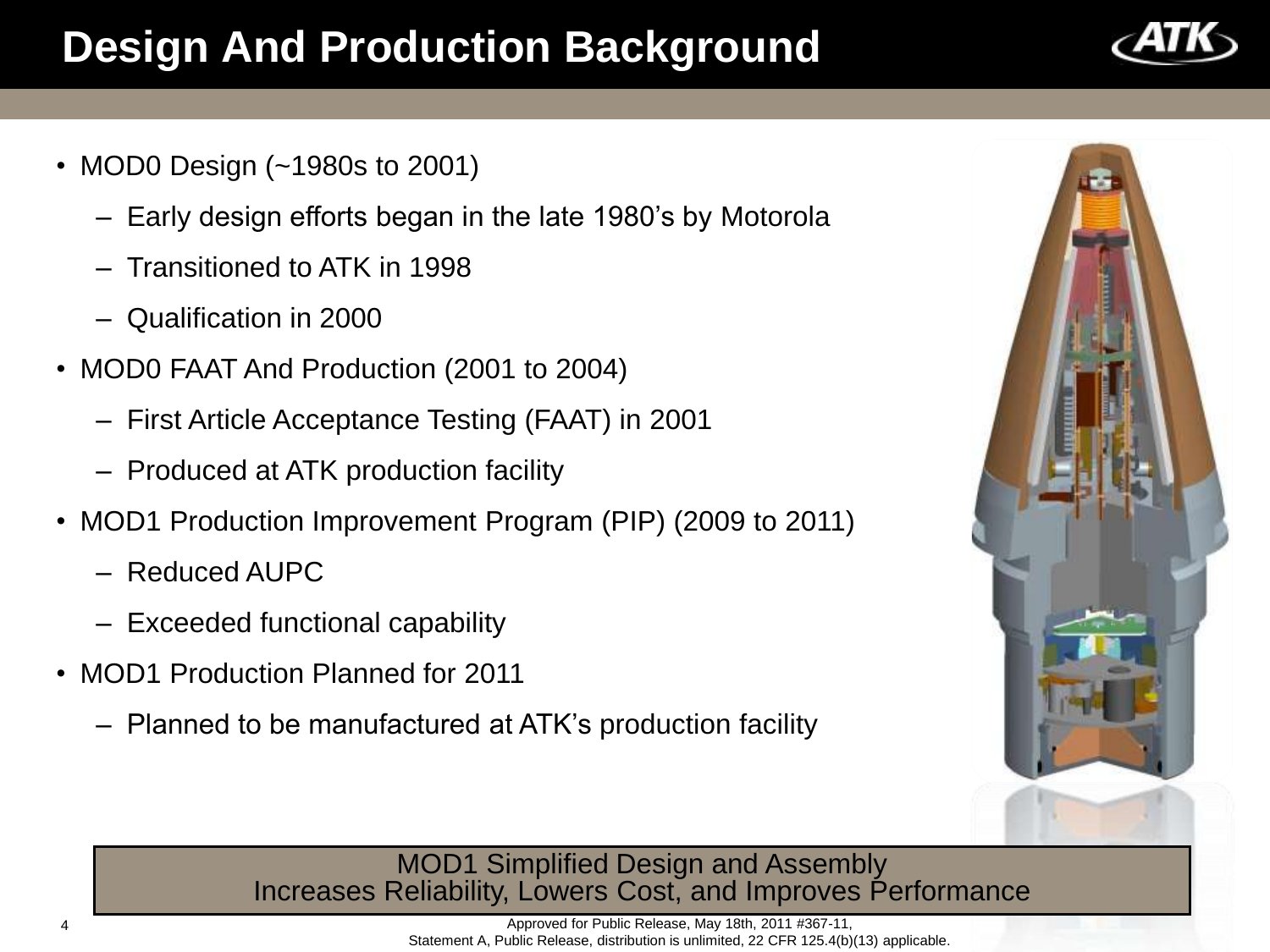#### **Major Components & Subassemblies**





Approved for Public Release, May 18th, 2011 #367-11, Statement A, Public Release, distribution is unlimited, 22 CFR 125.4(b)(13) applicable.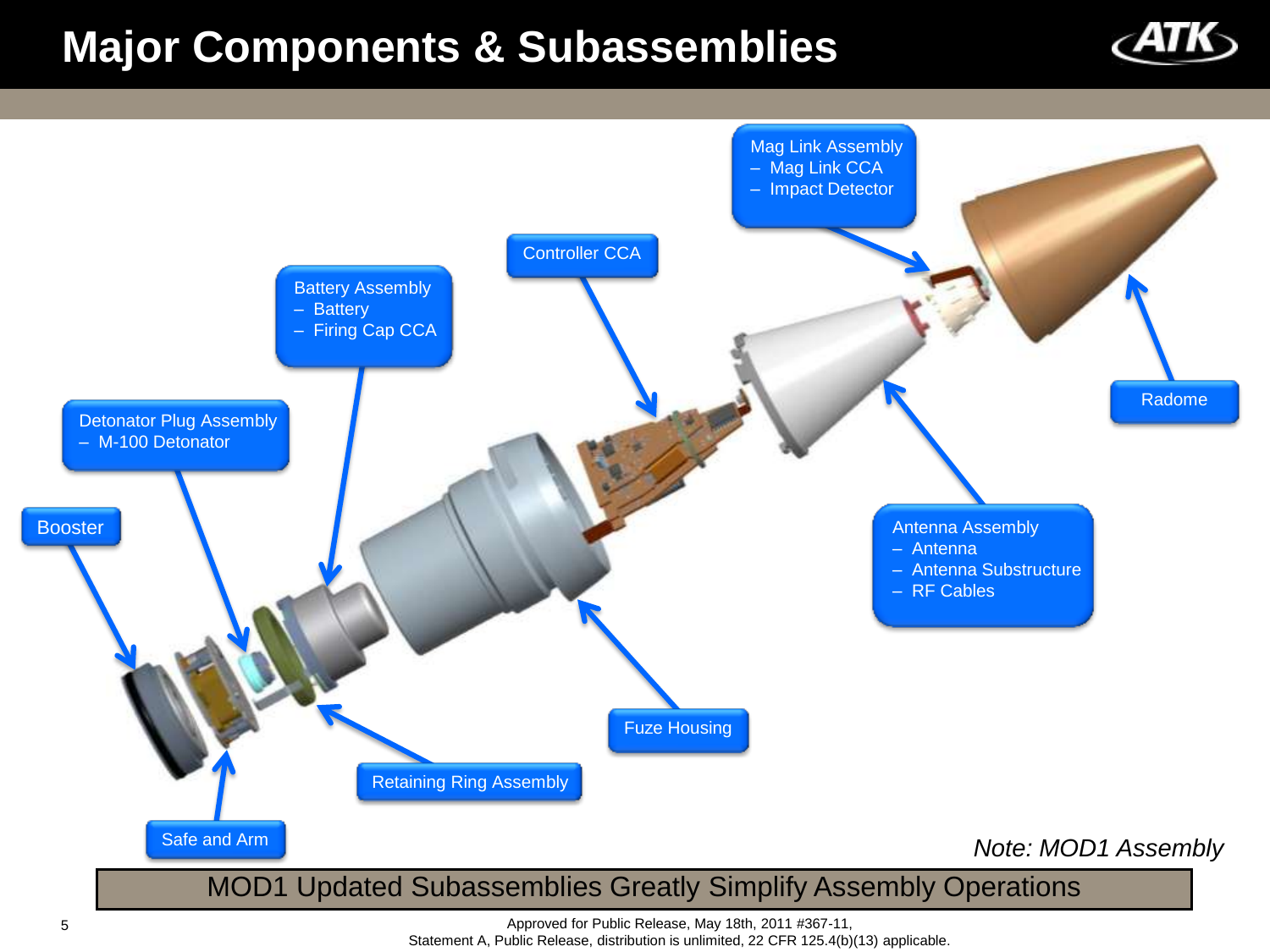## **Fuzing Concept**

- Fast Attack Craft (FAC) provide serious threats to Navy ships
- Navy 5" Gun with *currently deployed* MOD0 and new MOD1 MFF fuzes
- **"Use-As-Is"** existing MFF AIR Mode fuzing capabilities
- Engagement range from 1400ft to 9500 yards
- Engagement of very small Radar Cross Section (RCS) targets
- Ability to engage targets in various sea states





Approved for Public Release, May 18th, 2011 #367-11,

Statement A, Public Release, distribution is unlimited, 22 CFR 125.4(b)(13) applicable.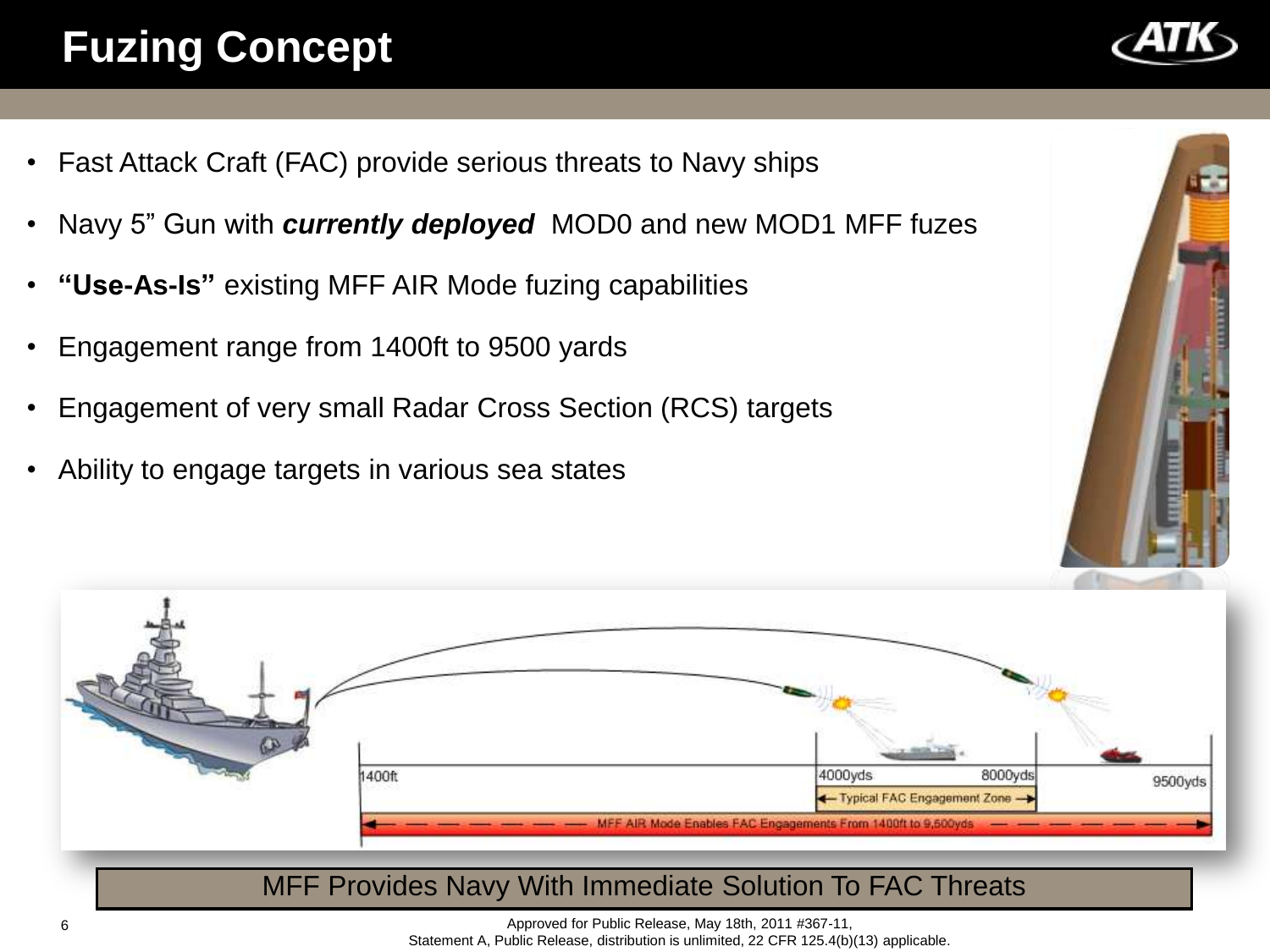#### **Fuzing Concept**





- MFF scans water for targets without detonating on sea clutter in various sea states
- Target Acquisition Beam (search mode)
	- Signal processing dynamically focuses radar toward expected target area
	- Filters out sea clutter to enable fuze to operate very close to water
- Target Track Beam (locked and tracking mode) tracks target to optimum burst angle

MFF Dynamic Signal Processing Filters Sea Clutter And Detects Valid FAC Target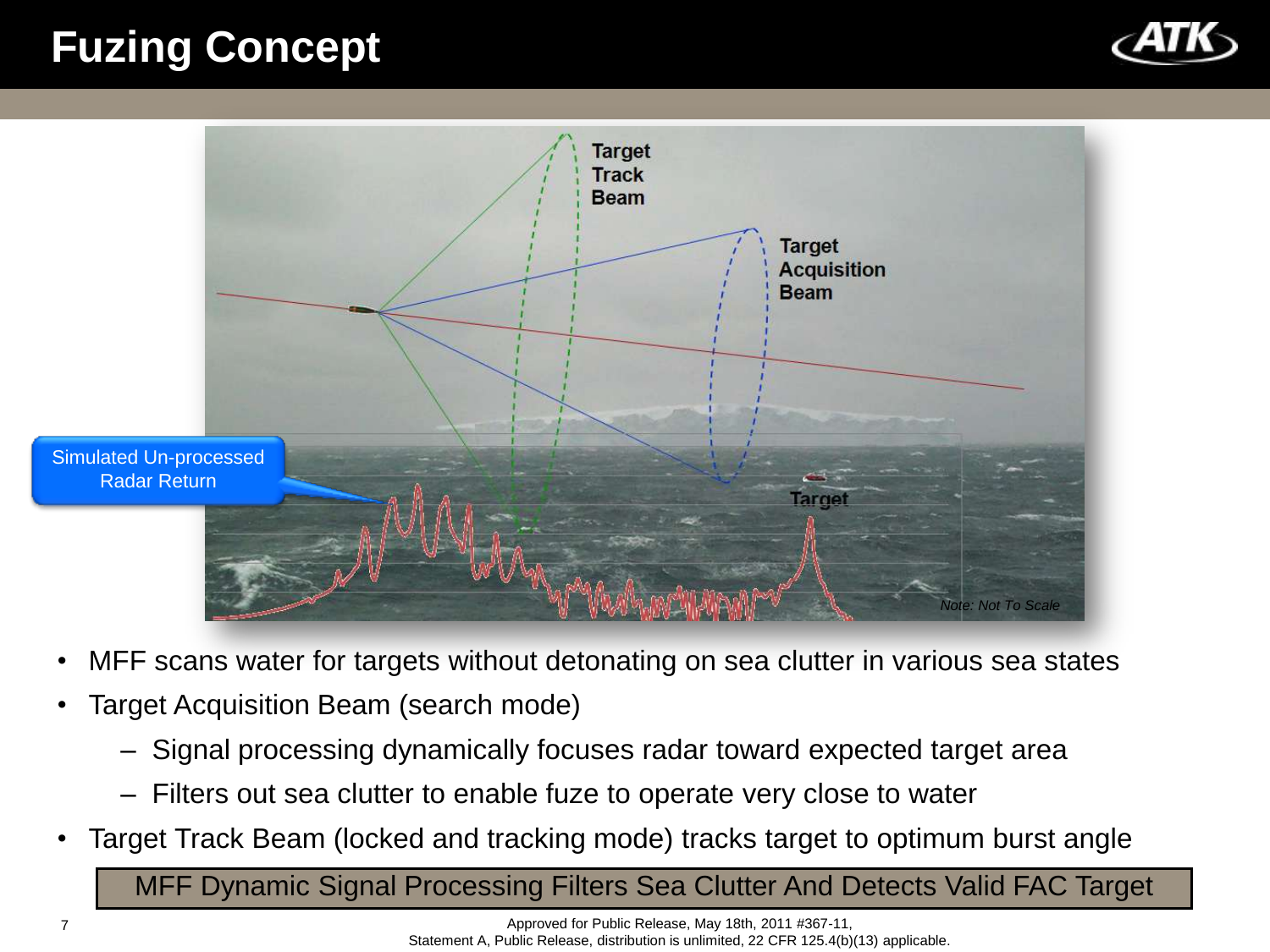#### **Benefits vs. Today's 5" Gun Solution**

- Electronic Time (ET) Mode Against FAC Targets
	- High Explosive with high velocity fragments
	- Current 5" artillery FAC counter measure
	- Fuze must detonate within a small time window to hit FAC target.
	- Small errors will result in a miss or reduced warhead fragments on target:
		- Electronics timing error
		- Gun Weapon System error
		- Change in target direction or speed
- MFF AIR Mode Against FAC Targets
	- High Explosive with high velocity fragments
	- Detonates at *optimal fuzing angle* to maximum frags on target
	- Adapts when FAC *changes direction and/or speed* within sensor detection area



MFF Sensor Detection Area (Green Area)

MFF Detonates At Optimal Fuzing Angle To Maximize Warhead Effectiveness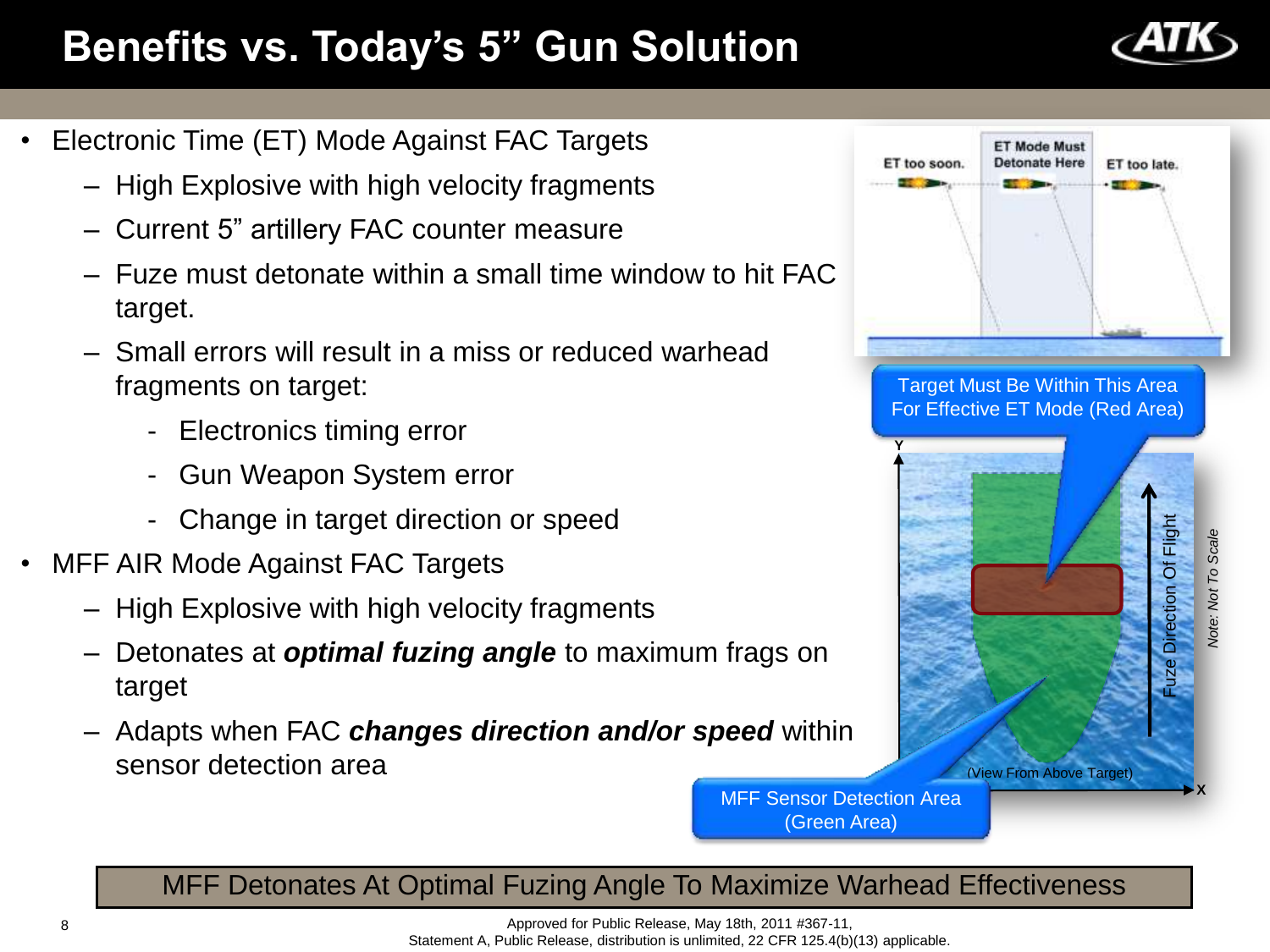#### **Performance Results**

- Dahlgren, Potomac River, in November 2004 (MOD0)
	- Objective: Detect and fuze on small boat targets
	- Functioned and localized fragment pattern on target
	- Initial assessment of sensor detection distance threshold
- Dahlgren, Potomac River, in June 2007 (MOD0)
	- Objective: Further evaluation of MFF against boat targets
	- Functioned and localized fragment pattern on target
	- Boat targets were destroyed on first shot
- Dahlgren, Potomac River, in Dec 2010 (MOD1)
	- Objective: Verify MOD1 Sea Clutter Rejection feature
	- Sea Clutter Rejection performance exceeded expectations





#### MFF Successfully Detected And Fuzed On Small Boat Targets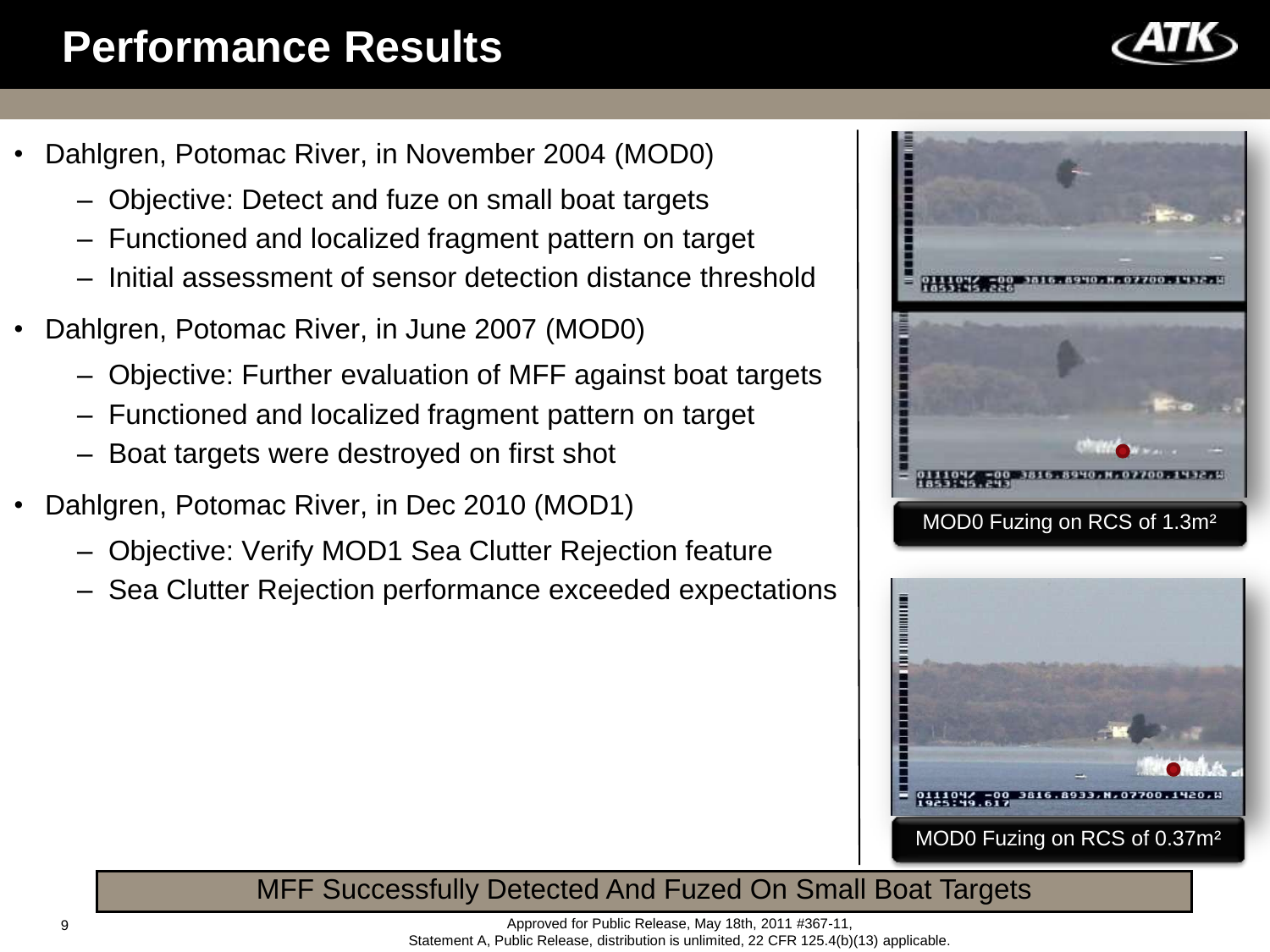#### **What's Next**

- Further characterization in various RCS targets in various sea states
- Navy system operational analysis of 5" gun using MFF AIR mode
- Define requirements (ie: RCS, sea states, ect..)
- Qualification testing
- Develop enhancements to optimize and enhance current capabilities
	- Increase maximum sensor detection area
	- Optimize target validation algorithm
	- Optimize performance in various sea states
	- Optimize for maximum range of 5" gun
	- Implement ET Mode as the backup mode



*Note: View From Aft*

#### Future Enhancements Will Optimize Effectiveness For Tomorrow's FAC Threat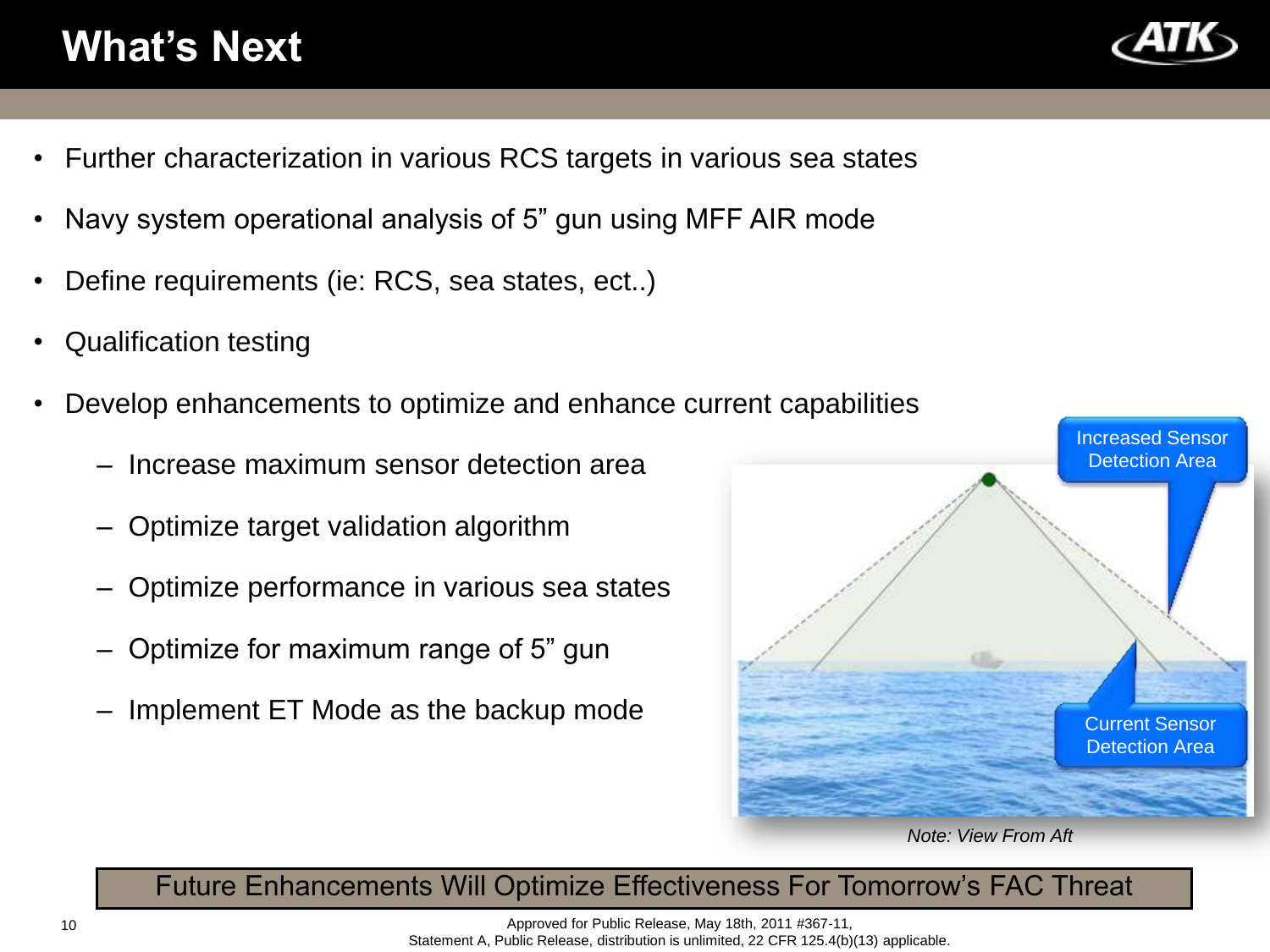#### **Summary**

- MFF has *immediate* defeat capability against FAC targets
- Ballistic testing has *verified performance*
- MOD1 has *improved* performance and capability
- Need to qualify and characterize MOD1 against FAC targets
- Quick-turn enhancements can *optimize* current capability
- MOD1 production line is ready *today* to build additional fuzes for this effort





MFF Provides An *Immediate And Effective* Solution To FAC Threats